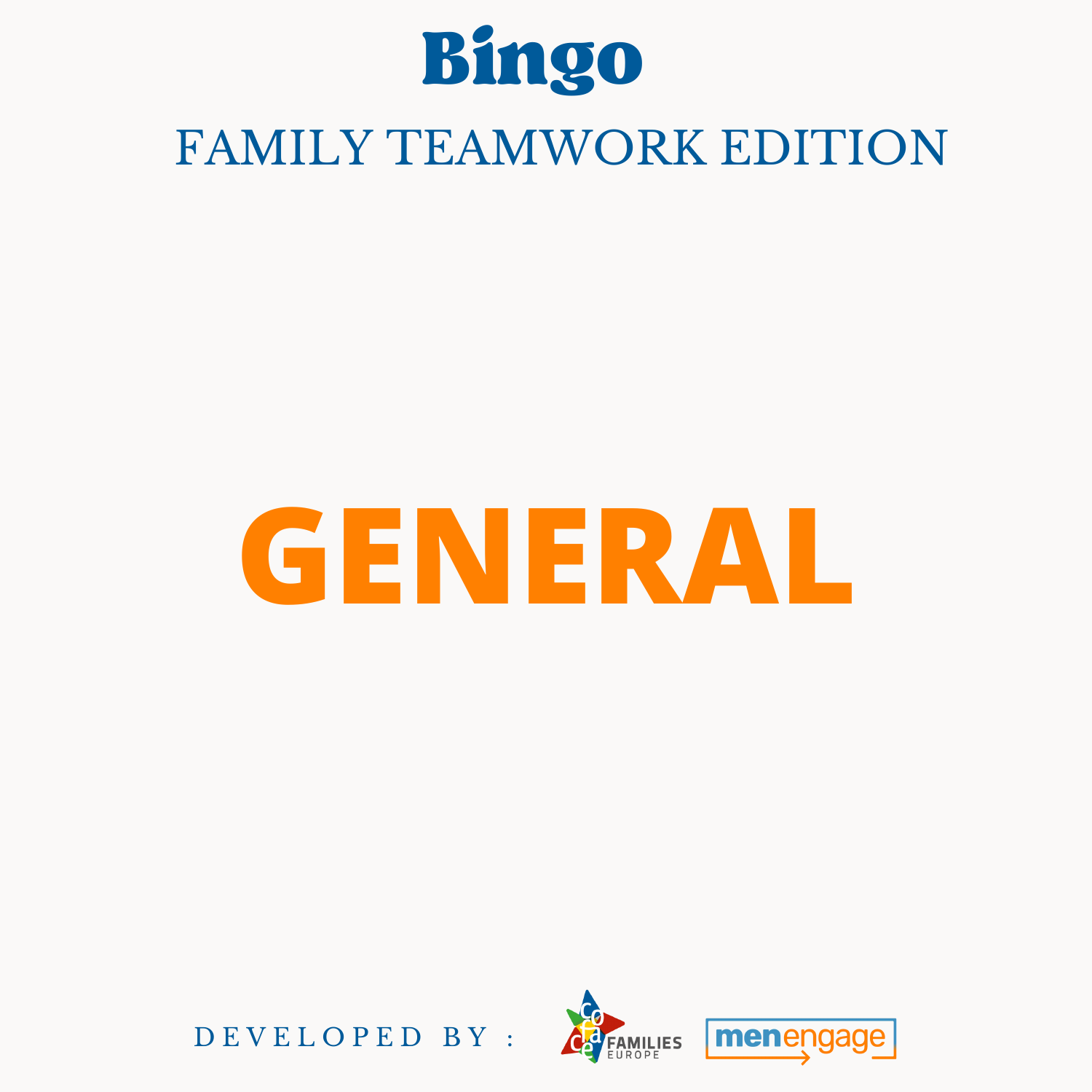### FAMILY TEAMWORK EDITION

| <b>Book doctor's</b><br>appointment<br>for the kids.         | <b>Set household</b><br>priorities with<br>partner.                      | <b>Prepare a meal</b><br>with ingredients<br>left in the fridge.  |
|--------------------------------------------------------------|--------------------------------------------------------------------------|-------------------------------------------------------------------|
| <b>Recycle the</b><br>rubbish.                               | <b>Find out if the</b><br>radiator is<br>supposed to<br>make that noise. | <b>Load the</b><br>dishwasher.                                    |
| <b>Pair those socks</b><br><b>(someone has to</b><br>do it). | <b>Make that</b><br>small house<br>repair.                               | Pay<br>the electricity<br><b>bills with new</b><br>online system. |

DEVELOPED BY :



men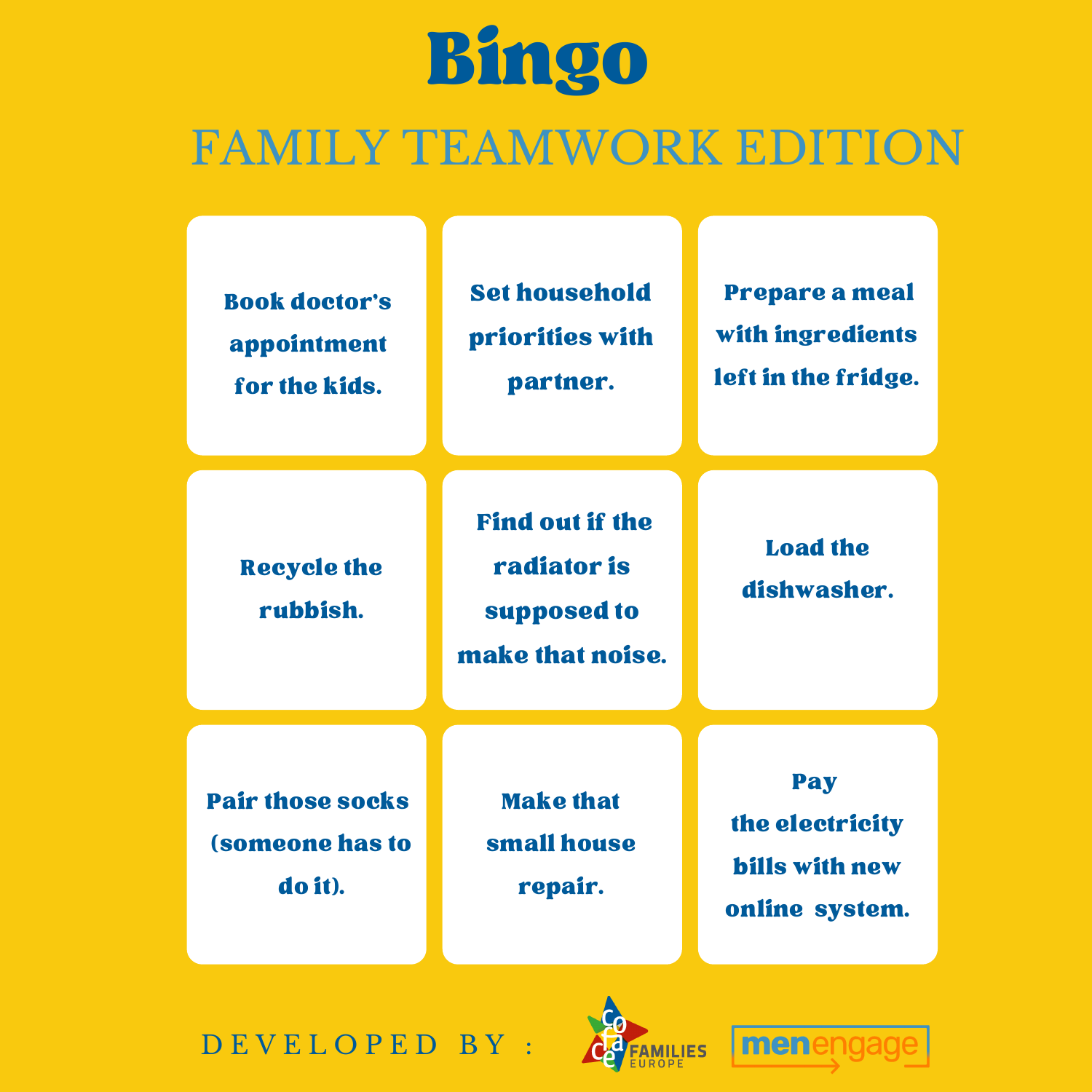### FAMILY TEAMWORK EDITION



D E V E L O P E D B Y :



men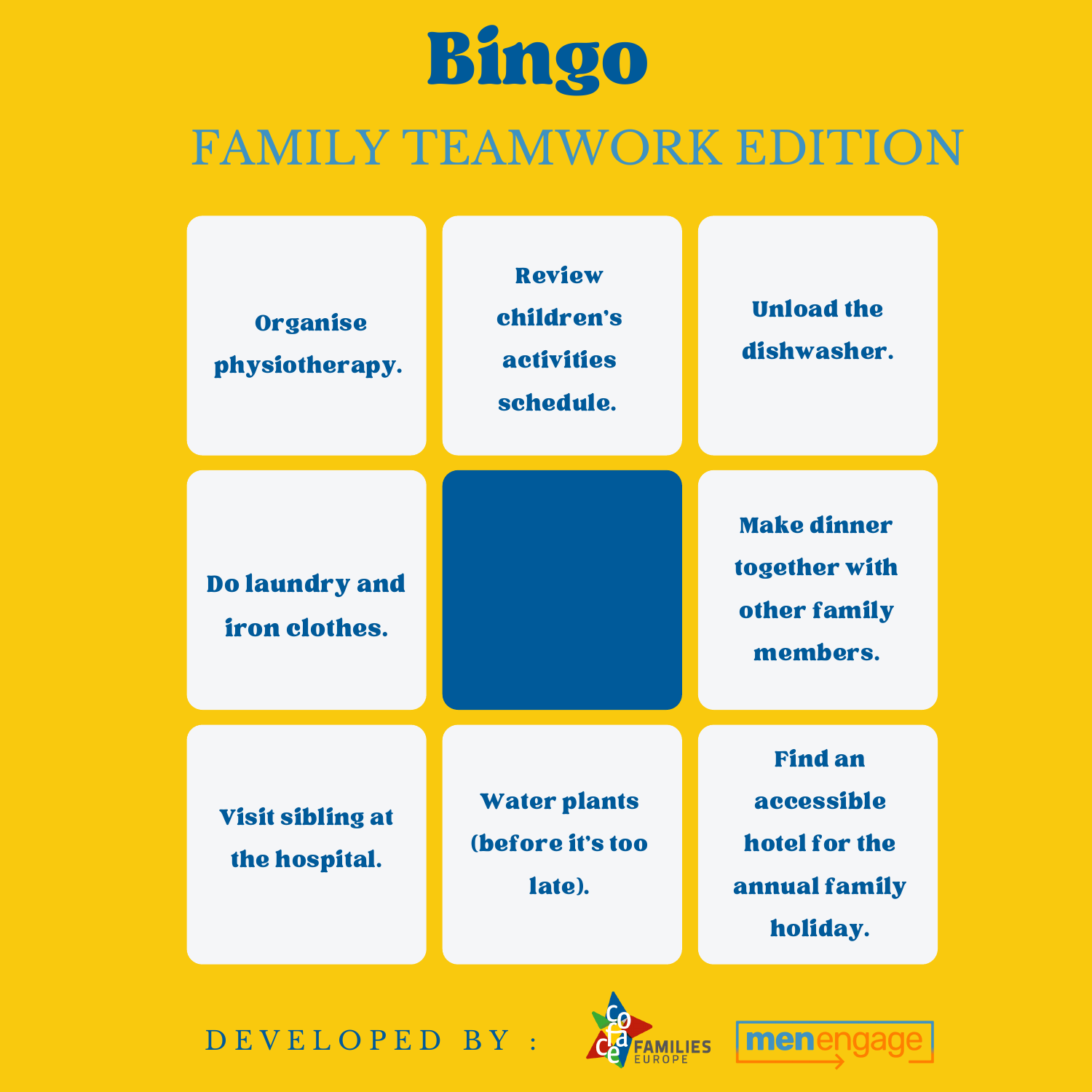### FAMILY TEAMWORK EDITION

| <b>Wash and/or</b><br>repair<br>windows.           | <b>Schedule</b><br>daycare drop<br>off & pick up for<br>the coming<br>week. | <b>Go bake with</b><br>grandparents.                    |
|----------------------------------------------------|-----------------------------------------------------------------------------|---------------------------------------------------------|
| <b>Book hotel for</b><br>holidays with<br>partner. |                                                                             | <b>Put children to</b><br>bed<br>lat a decent<br>time). |
| <b>Organise</b><br>game night.                     | <b>Renew home</b><br>insurance.                                             | <b>Book speech</b><br>therapy visit.                    |



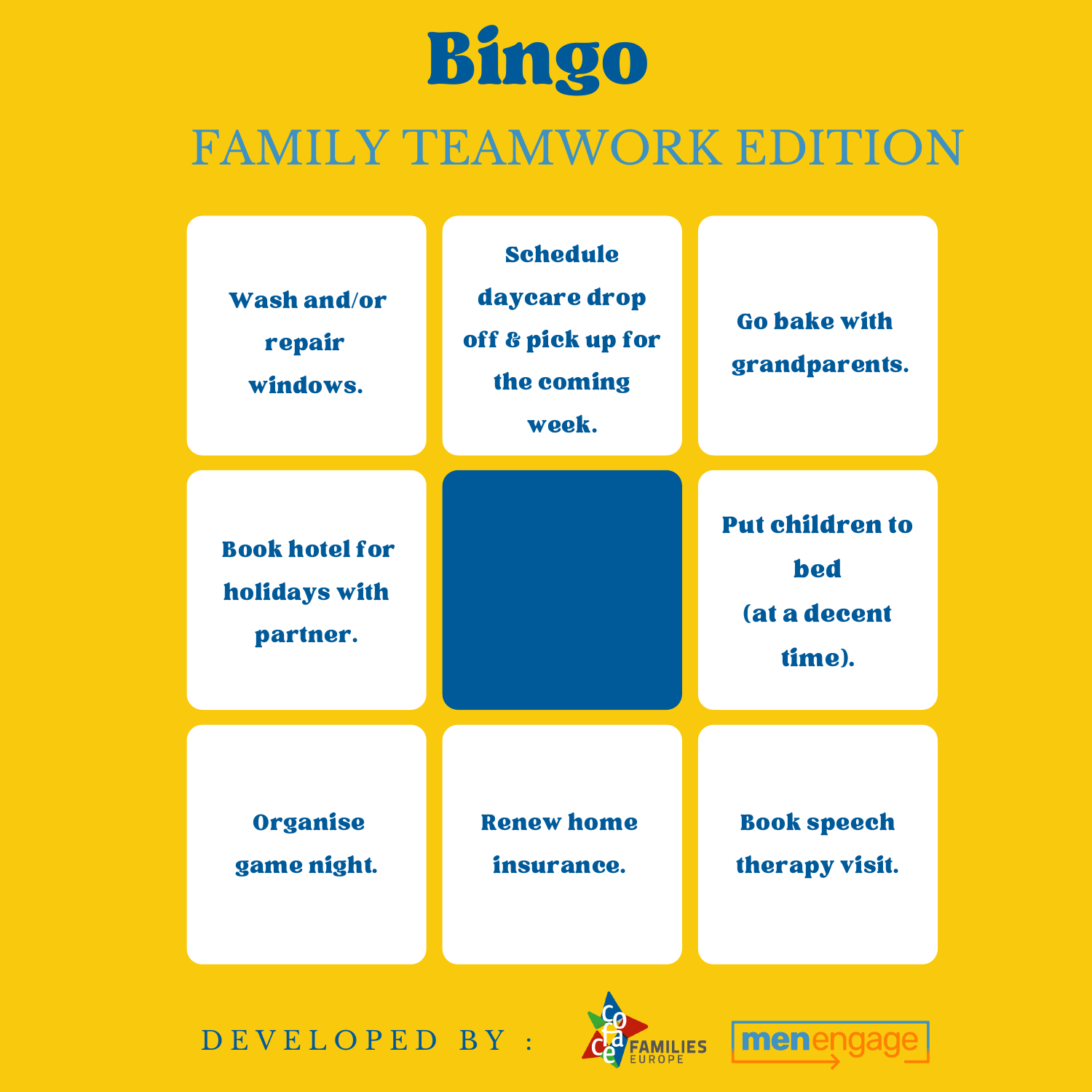### FAMILY TEAMWORK EDITION





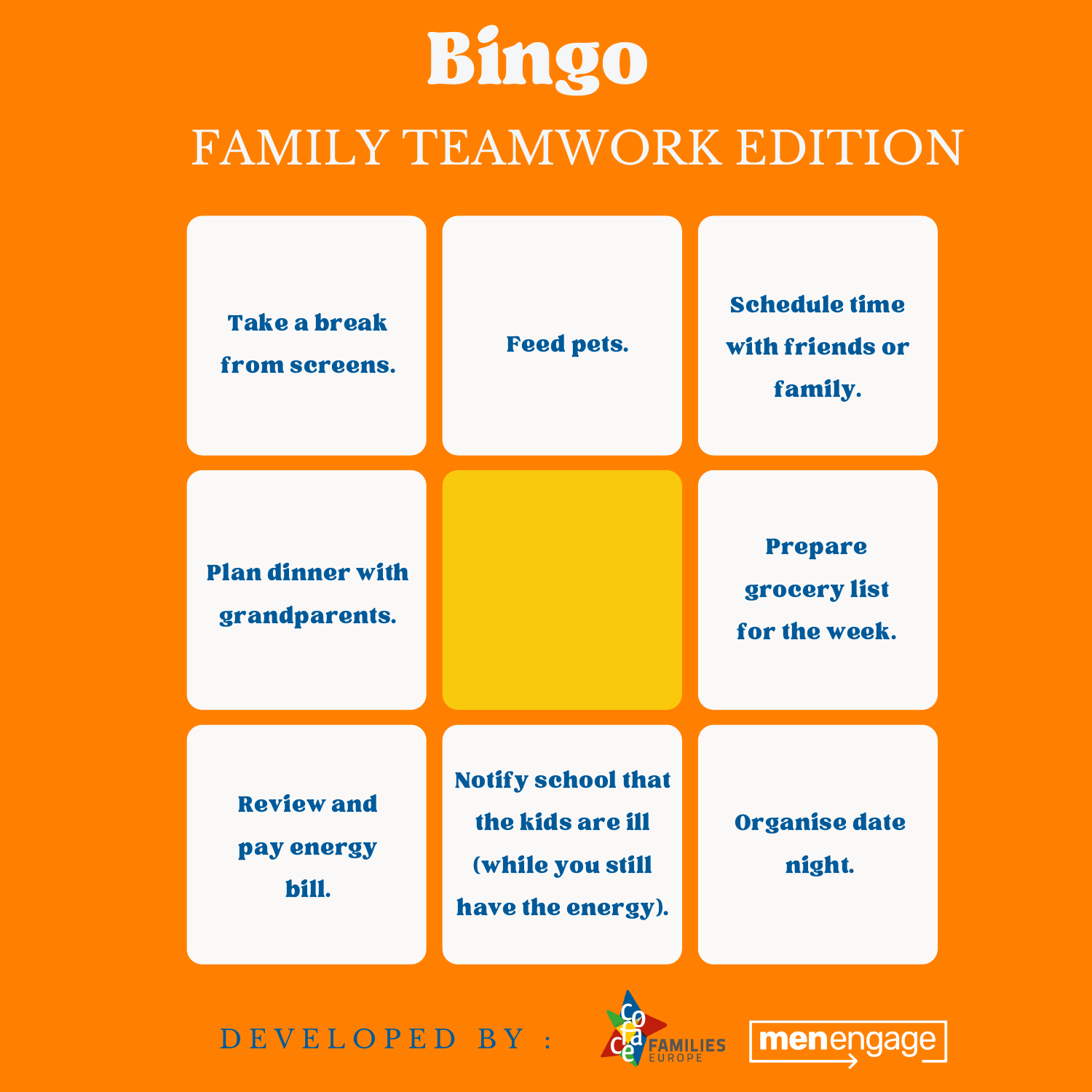#### FAMILY TEAMWORK EDITION



D EV E L O P E D B Y :



menengage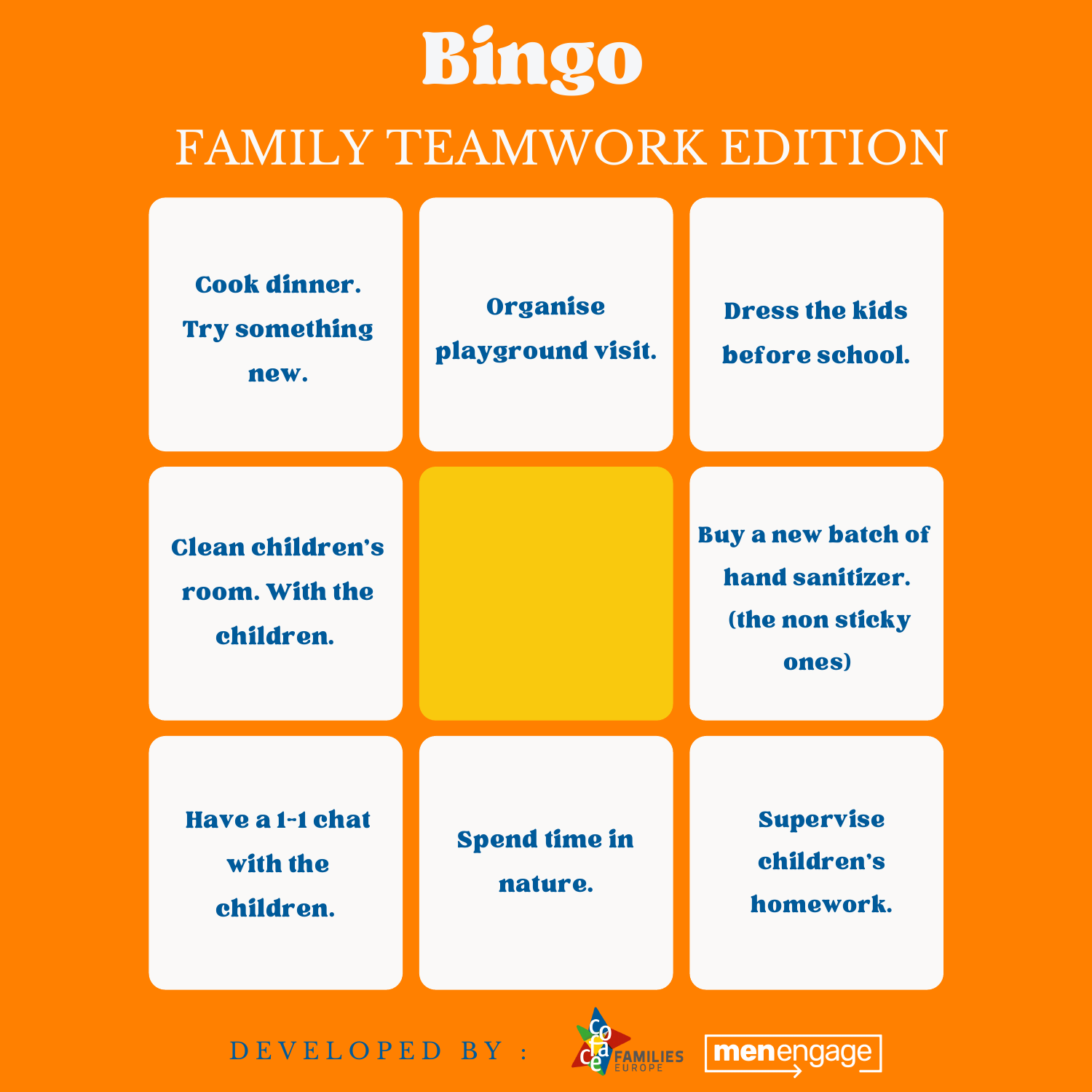#### FAMILY TEAMWORK EDITION



#### DEVELOPED BY :



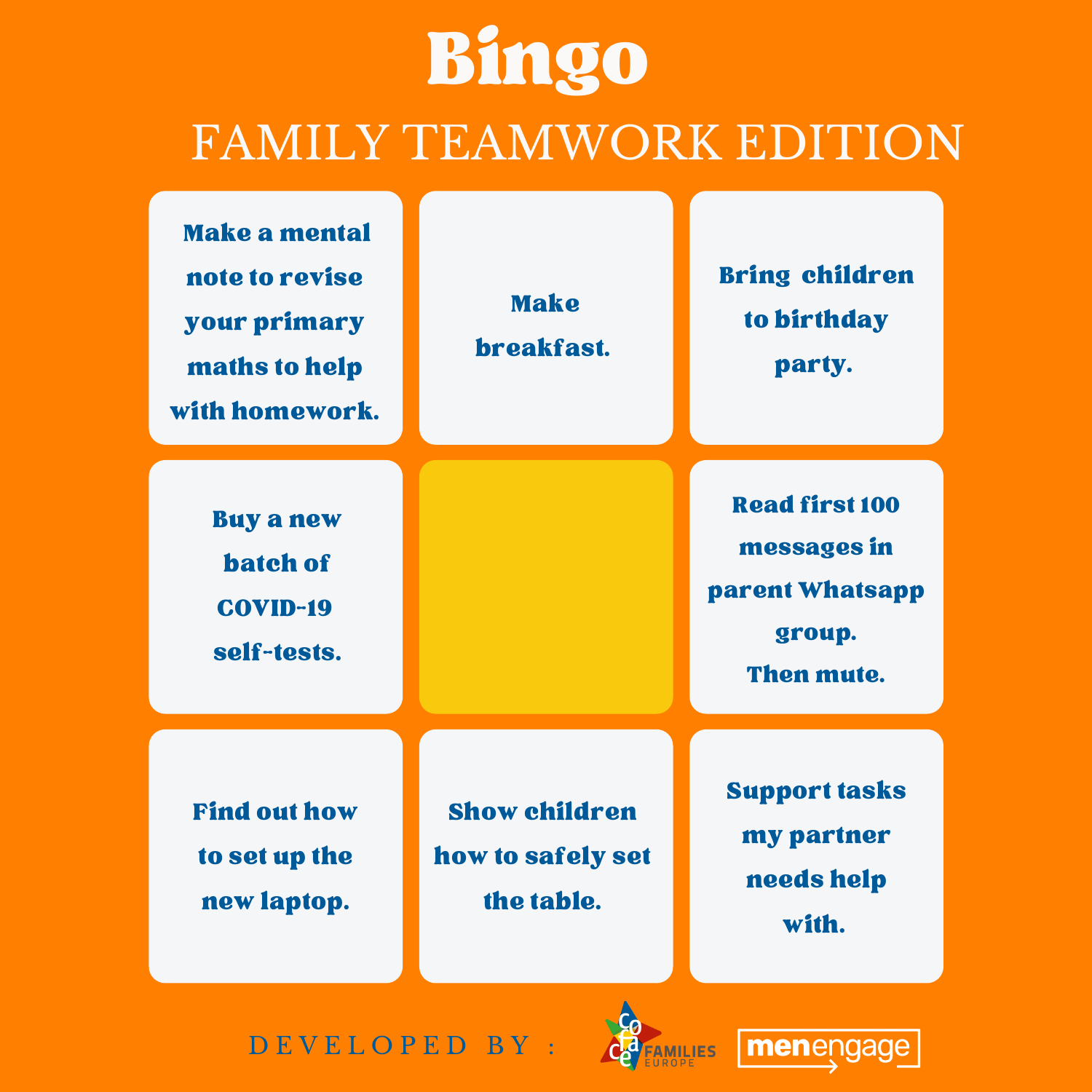#### FAMILY TEAMWORK EDITION

| <b>Take care of</b><br>administrative<br>procedures. | <b>Clear table</b><br>after dinner.        | <b>Set household</b><br>priorities with<br>partner.     |
|------------------------------------------------------|--------------------------------------------|---------------------------------------------------------|
| <b>Visit older</b><br>family<br>members.             |                                            | <b>Read a bedtime</b><br>story.                         |
| <b>Monitor children's</b><br>digital safety.         | <b>Buy presents for</b><br>family friends. | <b>Book an</b><br>appointment<br>with social<br>worker. |



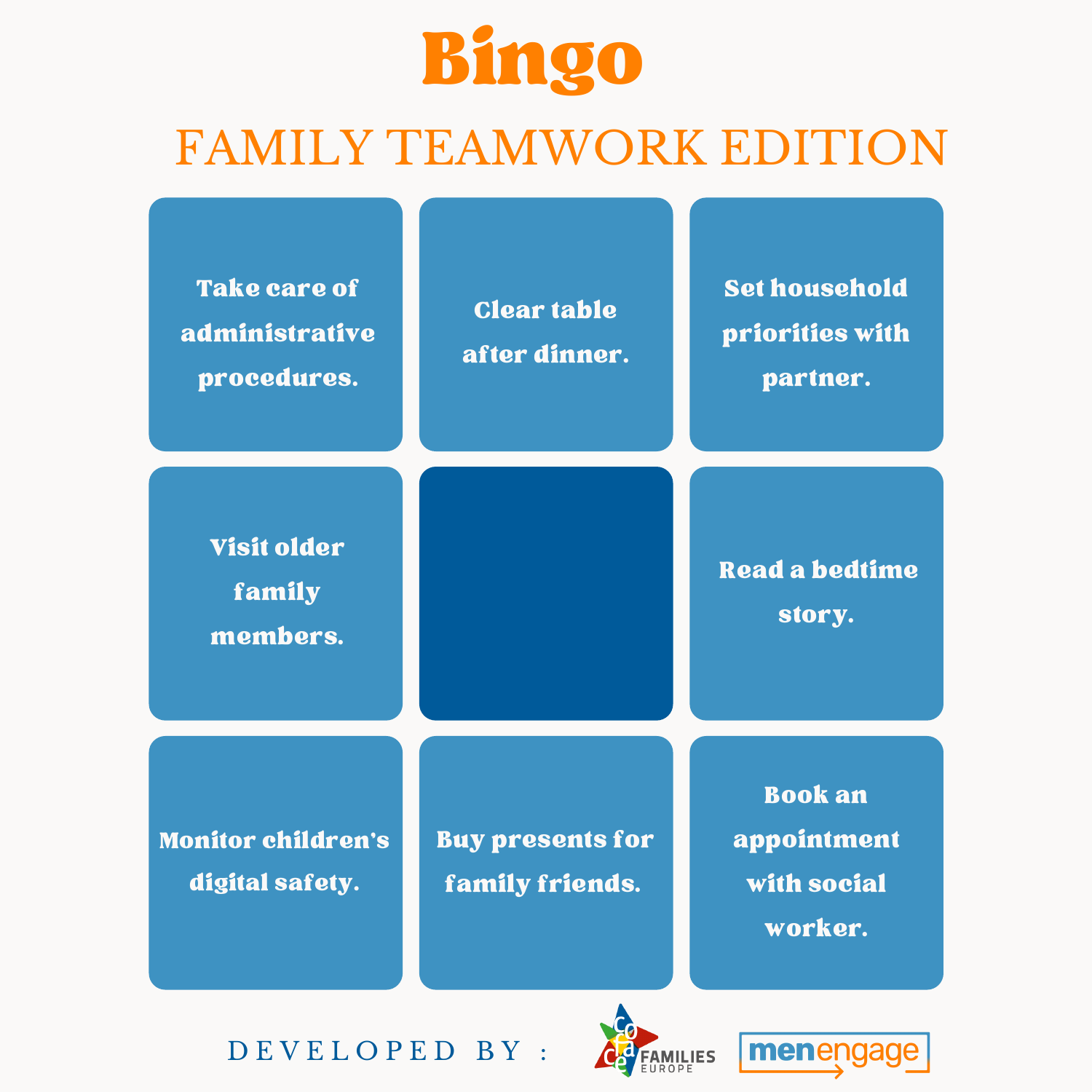### FAMILY TEAMWORK EDITION

| <b>Shop for birthday</b><br>gifts for<br>upcoming<br>celebrations. | <b>Clear table</b><br>after dinner.             | Schedule<br>dental check-<br>ups for the<br>whole family. |
|--------------------------------------------------------------------|-------------------------------------------------|-----------------------------------------------------------|
| Go for a walk<br>with older<br>family member.                      |                                                 | <b>Bike or car</b><br>maintenance.                        |
| <b>Make inventory of</b><br>pantry before<br>grocery shopping.     | <b>Play frishee</b><br>while the sun is<br>out. | <b>Wash, hang &amp;</b><br>iron clothes.                  |
|                                                                    |                                                 |                                                           |

D E V E L O P E D B Y :



menengage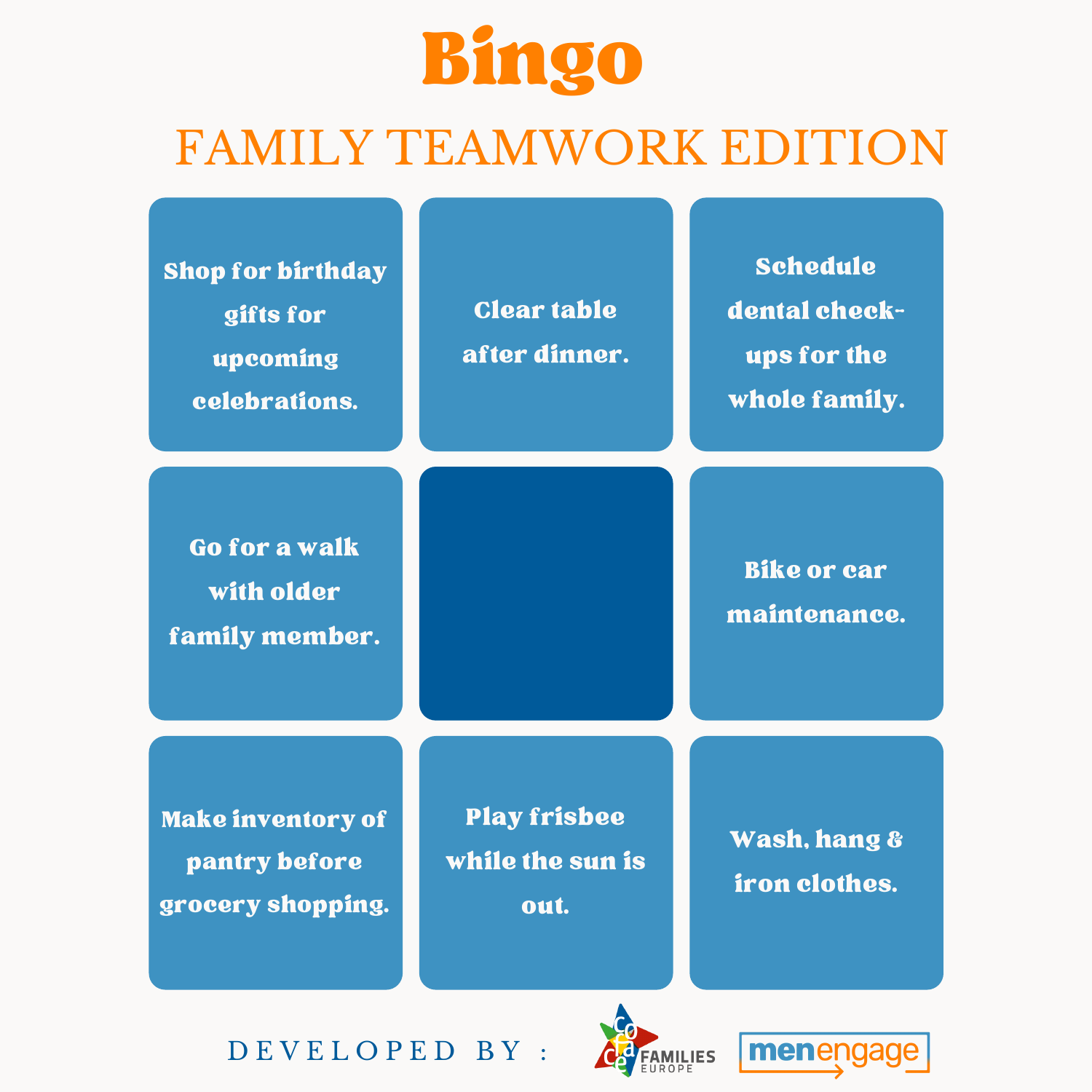

# **MENTAL LOAD**



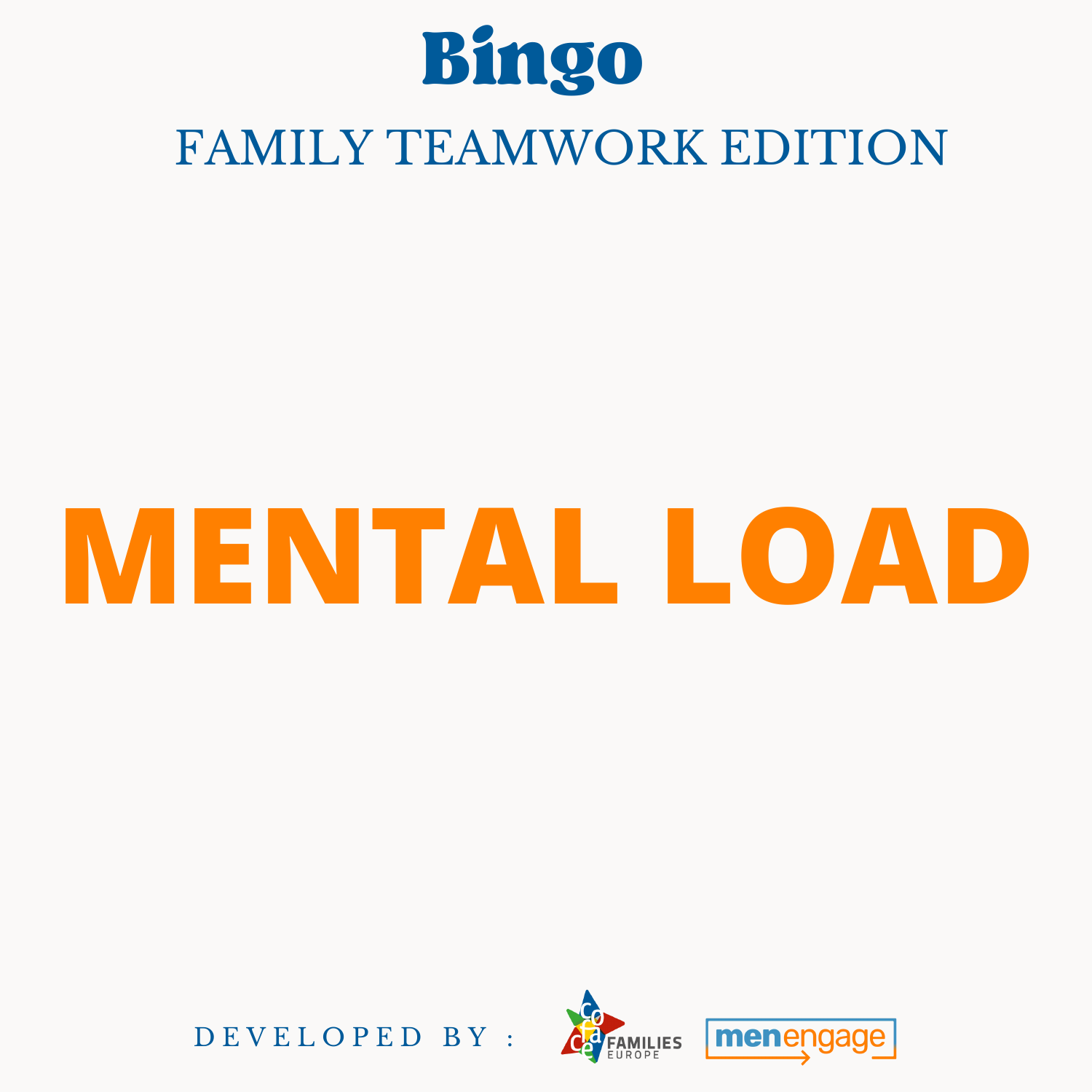#### FAMILY TEAMWORK EDITION

| <b>Take care of a</b><br>chore that you<br>don't usually do.      | <b>Set the table</b><br>before dinner.       | <b>Buy children</b><br>clothes for the<br>family trip.                  |
|-------------------------------------------------------------------|----------------------------------------------|-------------------------------------------------------------------------|
| <b>Find a</b><br><b>babysitter for</b><br>the weekend.            |                                              | <b>Pack lunch for</b><br>the next day.<br>(with extra fruit<br>snacks)  |
| <b>Remember to</b><br>respond to email<br>request from<br>school. | <b>Monitor children's</b><br>digital safety. | <b>Buy cat food</b><br><b>(that caters to</b><br>their fussy<br>tastes) |



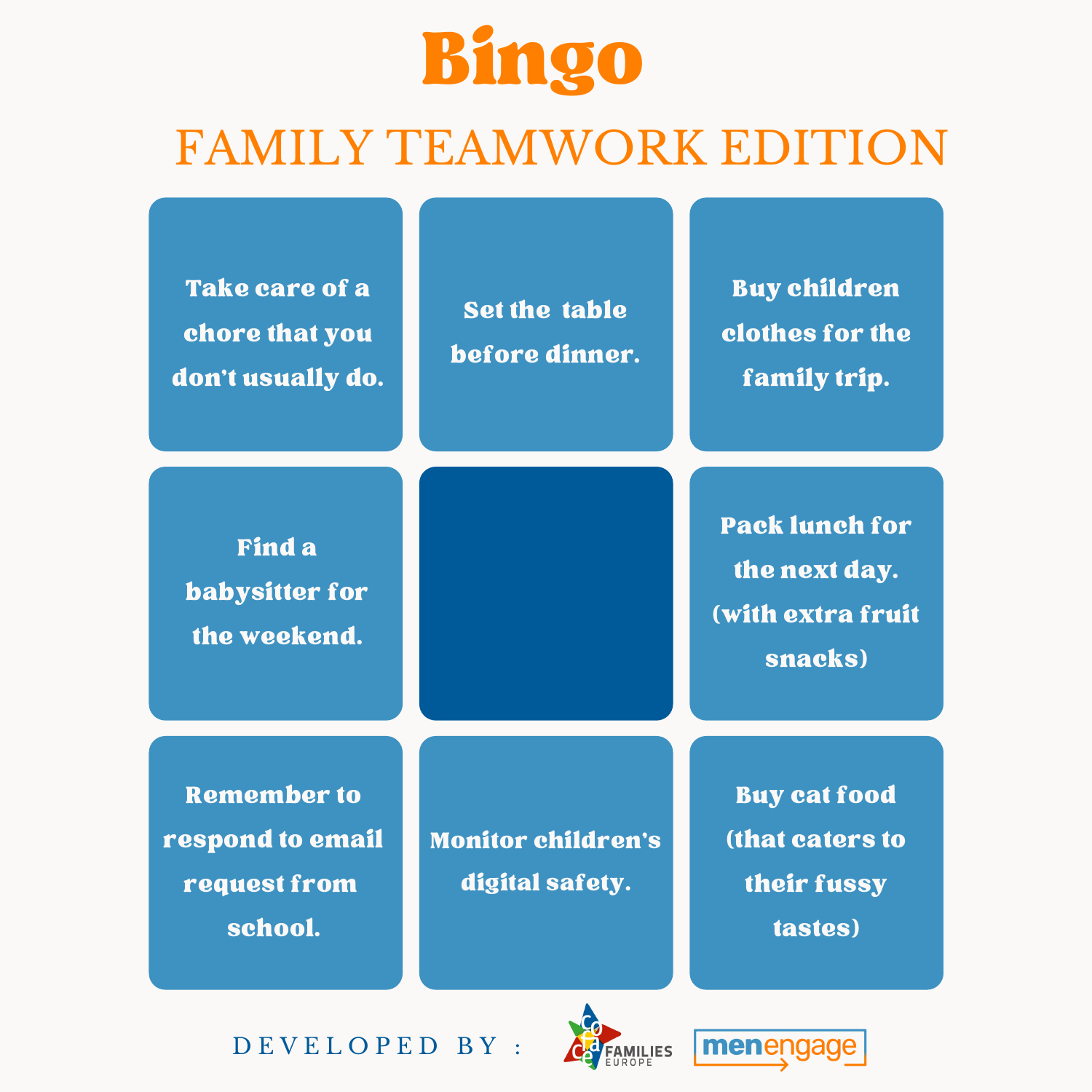### FAMILY TEAMWORK EDITION

| <b>Answer the</b><br>family's<br>whatsapp<br>group. | <b>Volunteer for</b><br>nappy duty? | <b>Organise the</b><br>children's<br>birthday party.                                     |
|-----------------------------------------------------|-------------------------------------|------------------------------------------------------------------------------------------|
| <b>Visit older</b><br>family<br>members.            |                                     | <b>Prepare the</b><br>school bags<br><b>(remember to</b><br>refill the water<br>bottles) |
| Buy presents<br>for family<br>friends.              | <b>Check in on</b><br>Grandma.      | <b>Plan family</b><br>time.                                                              |
|                                                     |                                     |                                                                                          |



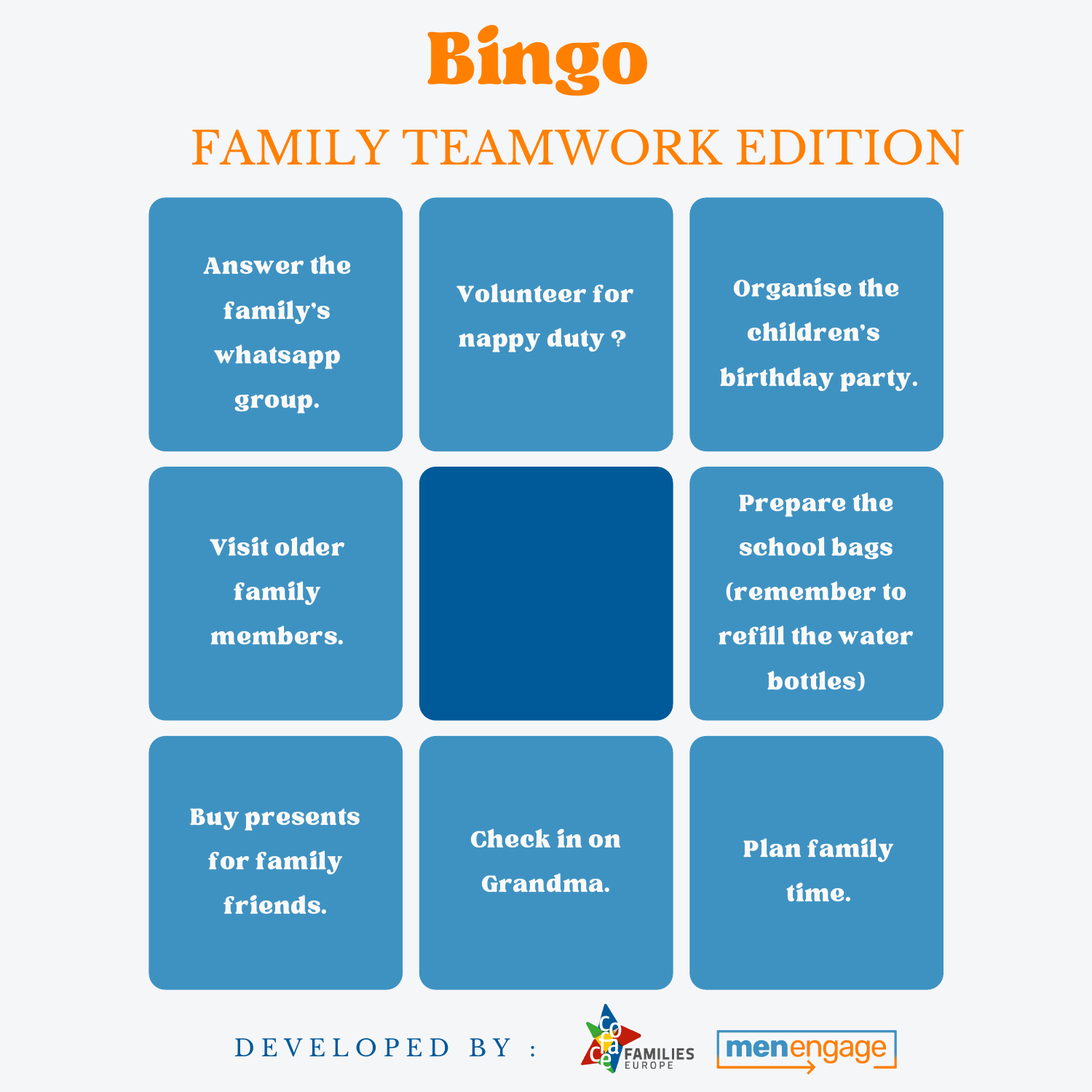#### FAMILY TEAMWORK EDITION

| <b>Take care of</b><br>administrative<br>procedures.         | <b>Stock up on the</b><br>toilet paper.    | <b>Set household</b><br>priorities with<br>partner.            |
|--------------------------------------------------------------|--------------------------------------------|----------------------------------------------------------------|
| <b>Plan music</b><br>activity with the<br>kids/family.       |                                            | Organise a<br>mental health<br>check-up.                       |
| Remember<br>vaccination<br>schedule and make<br>appointment. | <b>Buy presents for</b><br>family friends. | <b>Go explore</b><br>neighbourhood<br>while taking dog<br>out. |



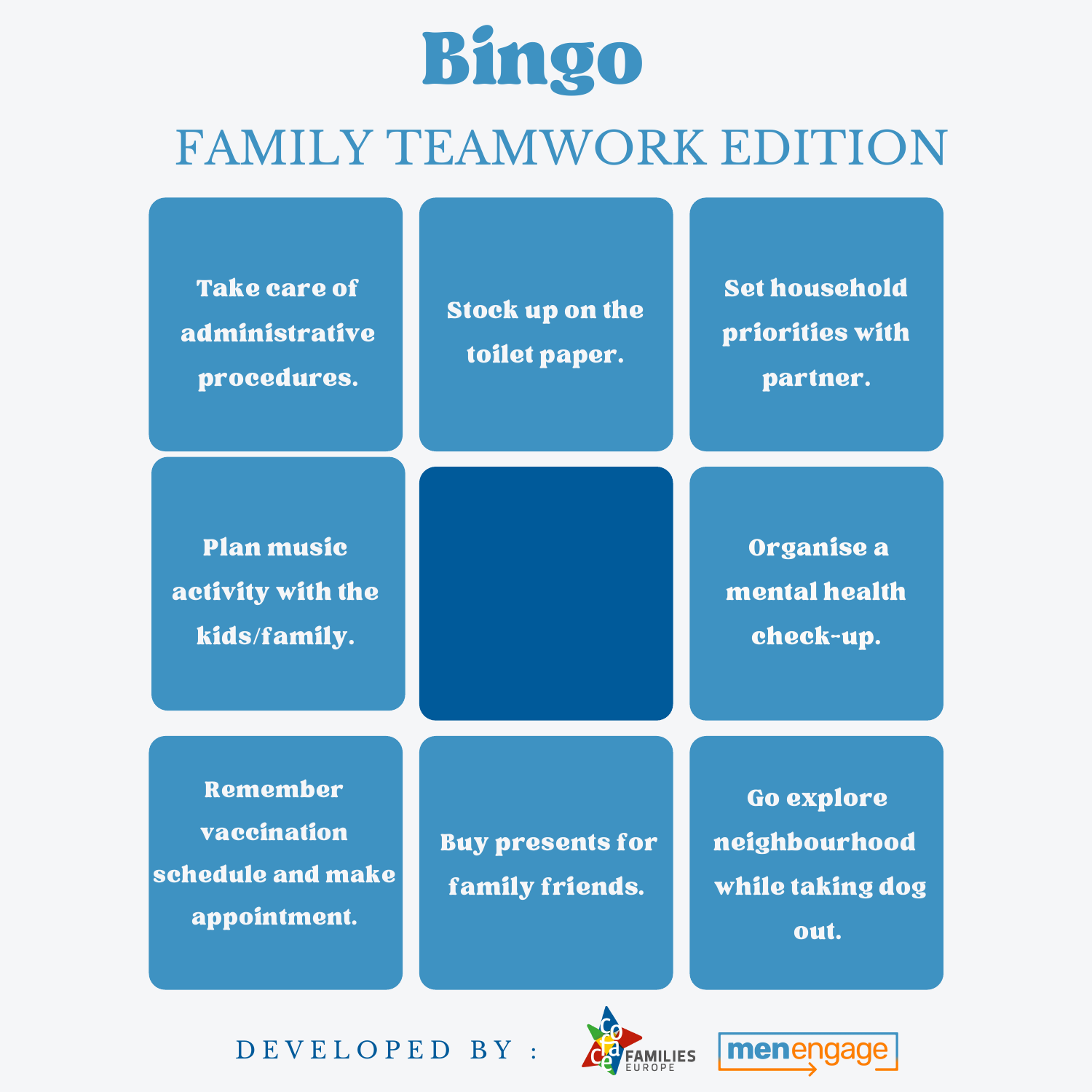

# **MENTAL HEALTH**

#### SOME SELF-CARE BINGOS TO INSPIRE YOUR TIMEOUT AND DOWNTIME.

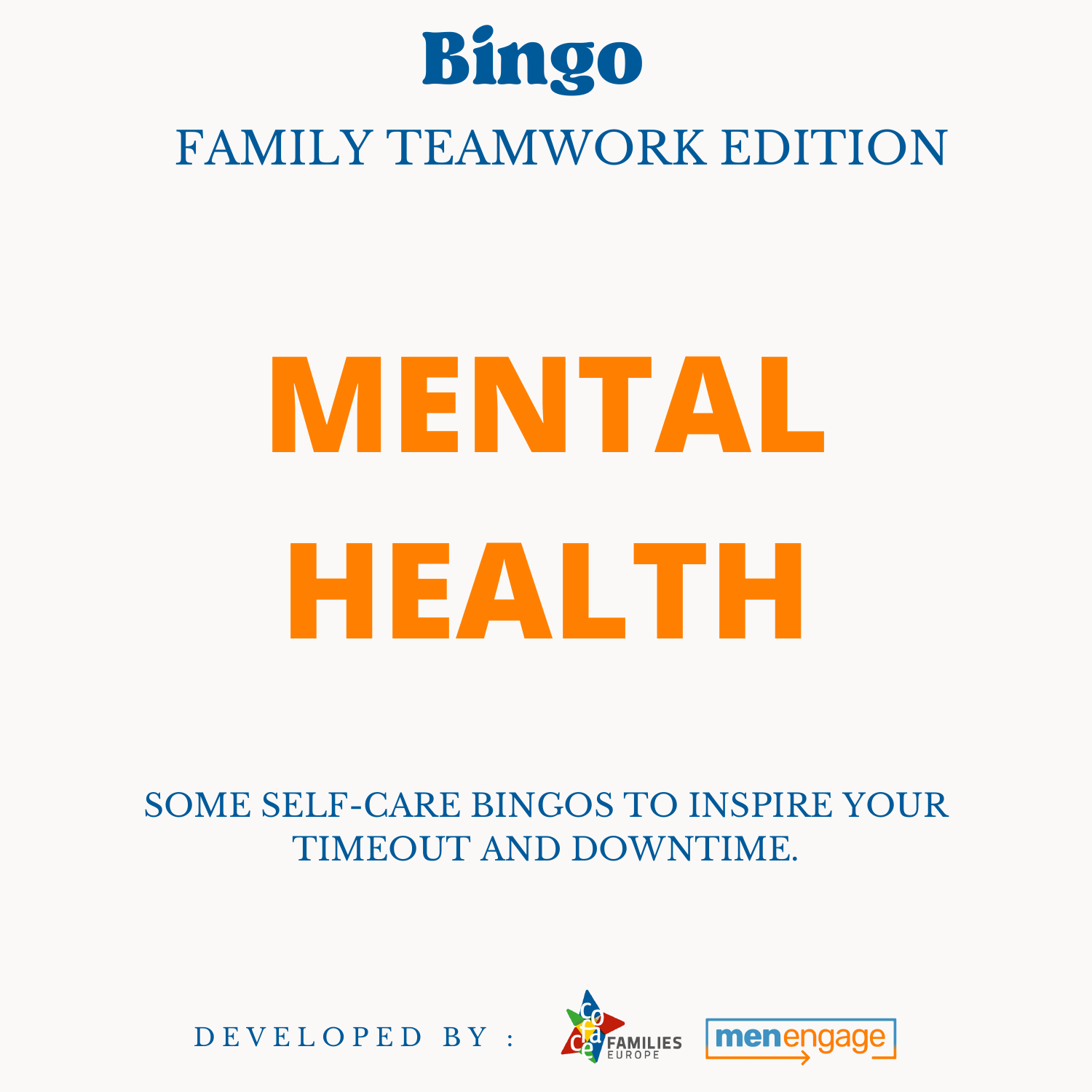



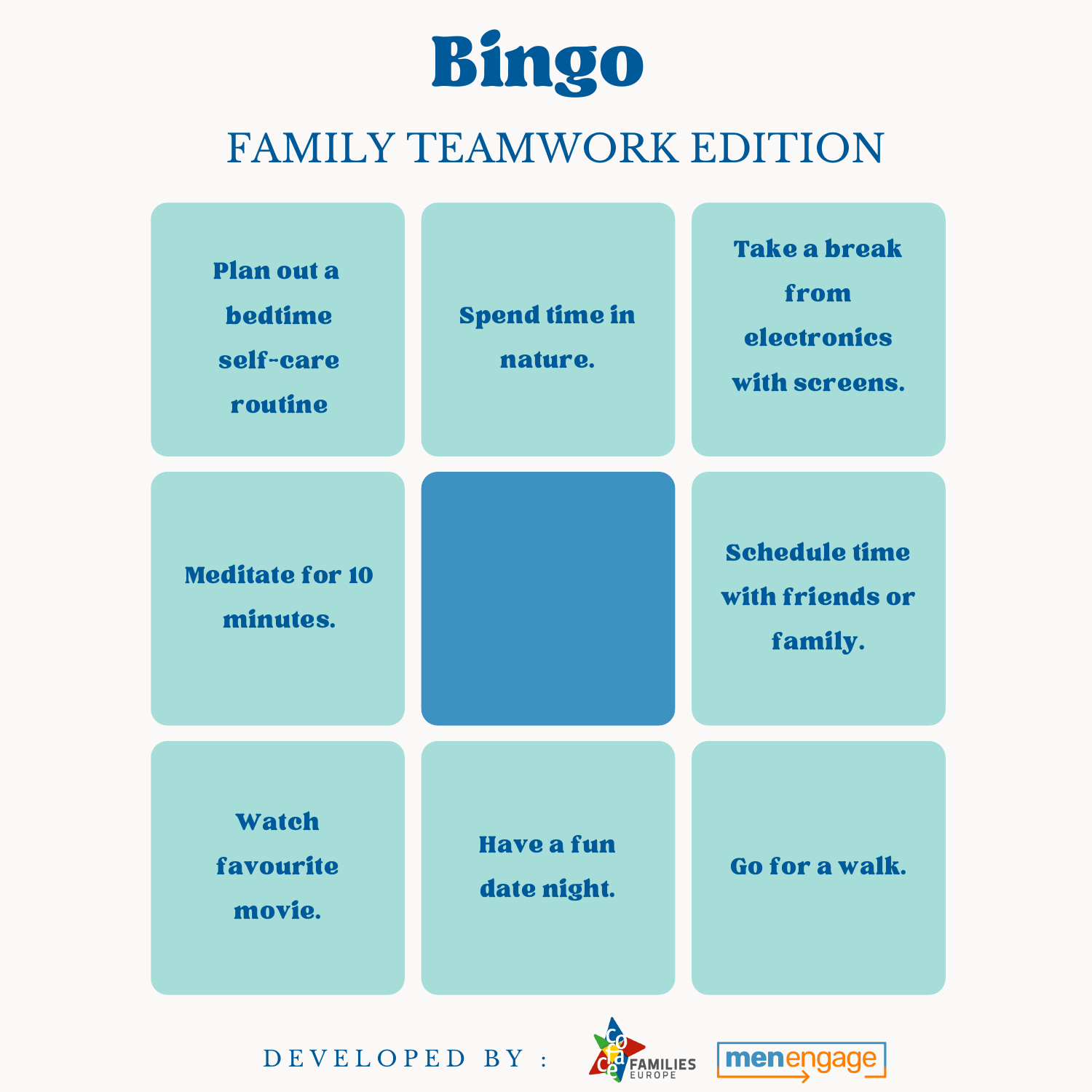



D E V E L O P E D B Y :



menengage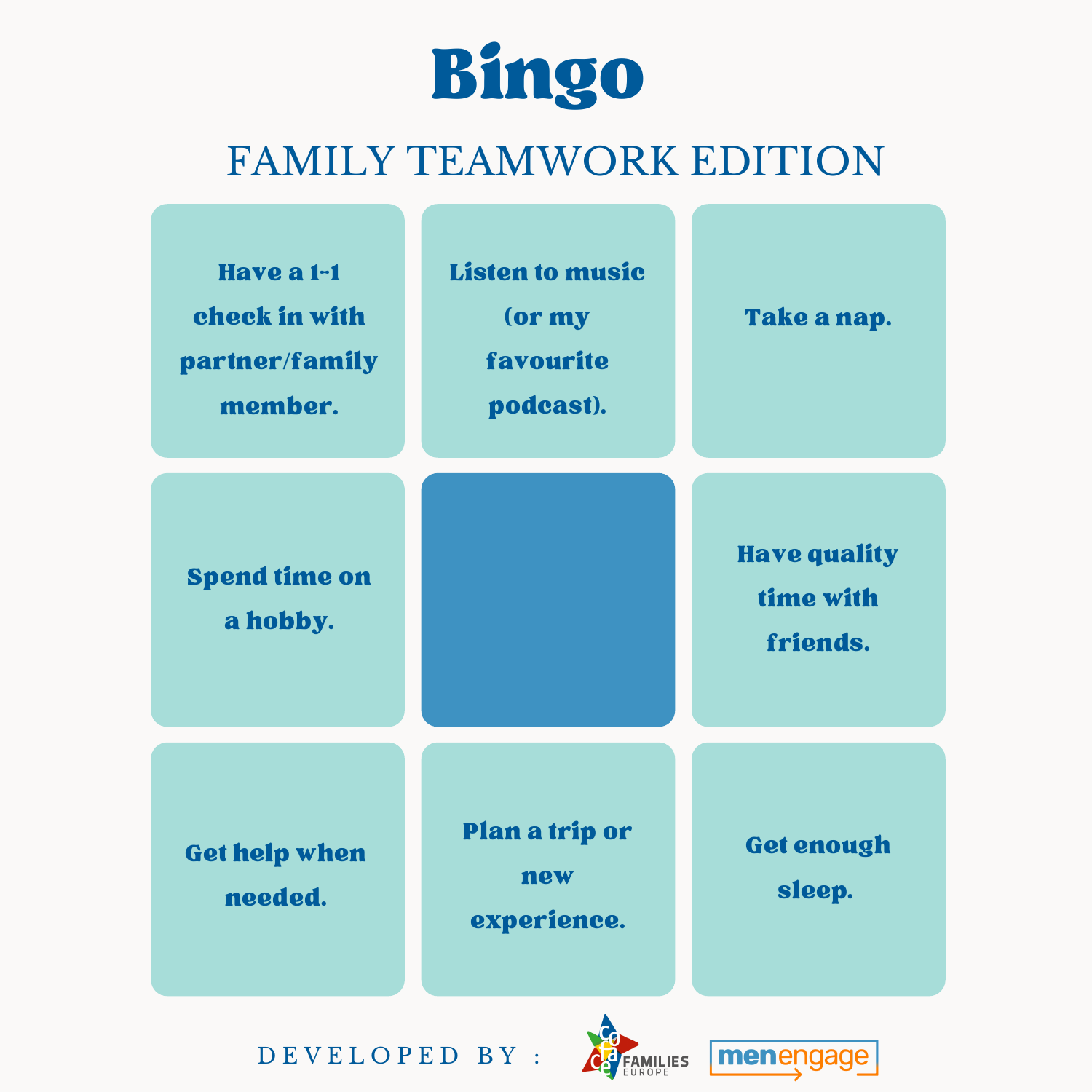

# **CHILDREN**



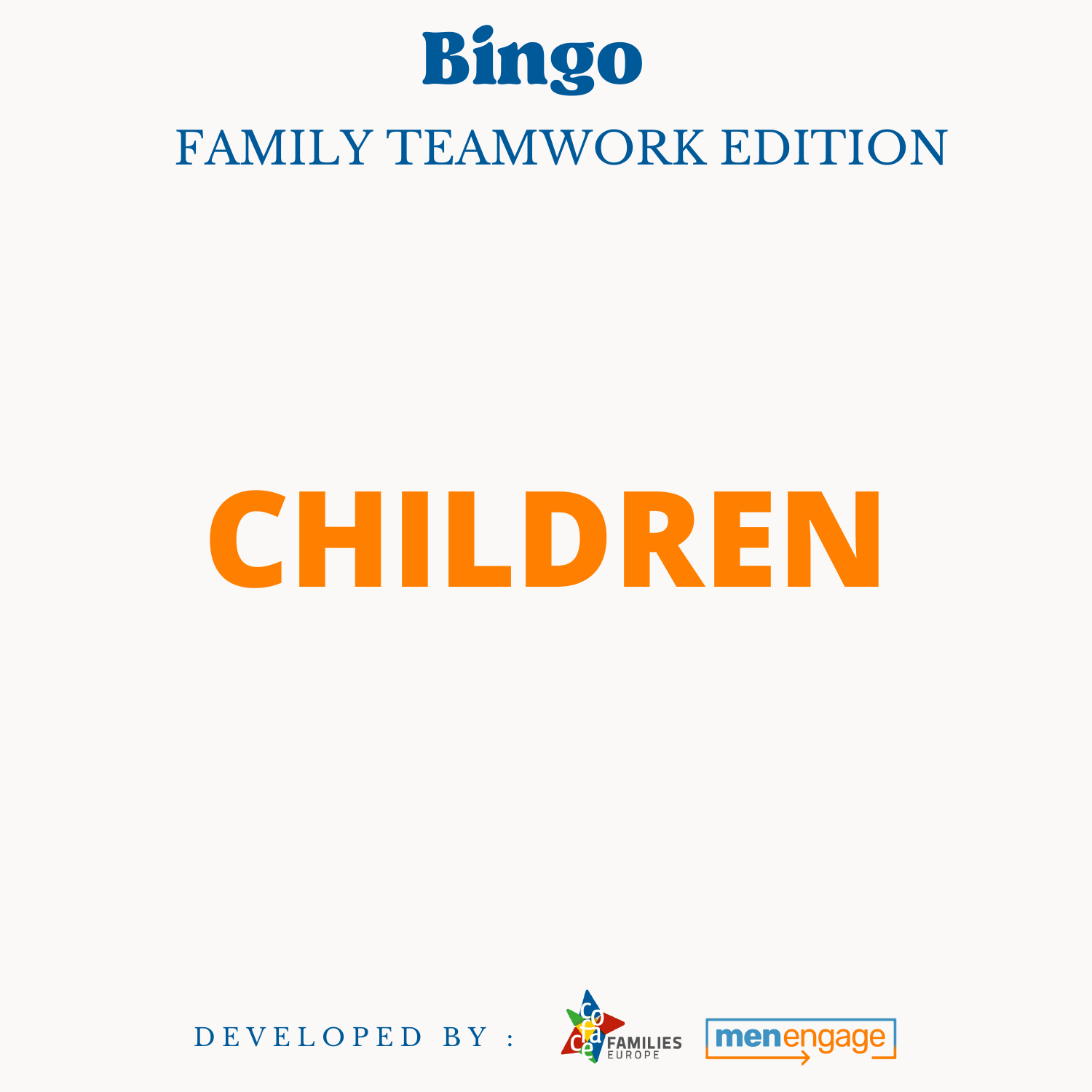### FAMILY TEAMWORK EDITION





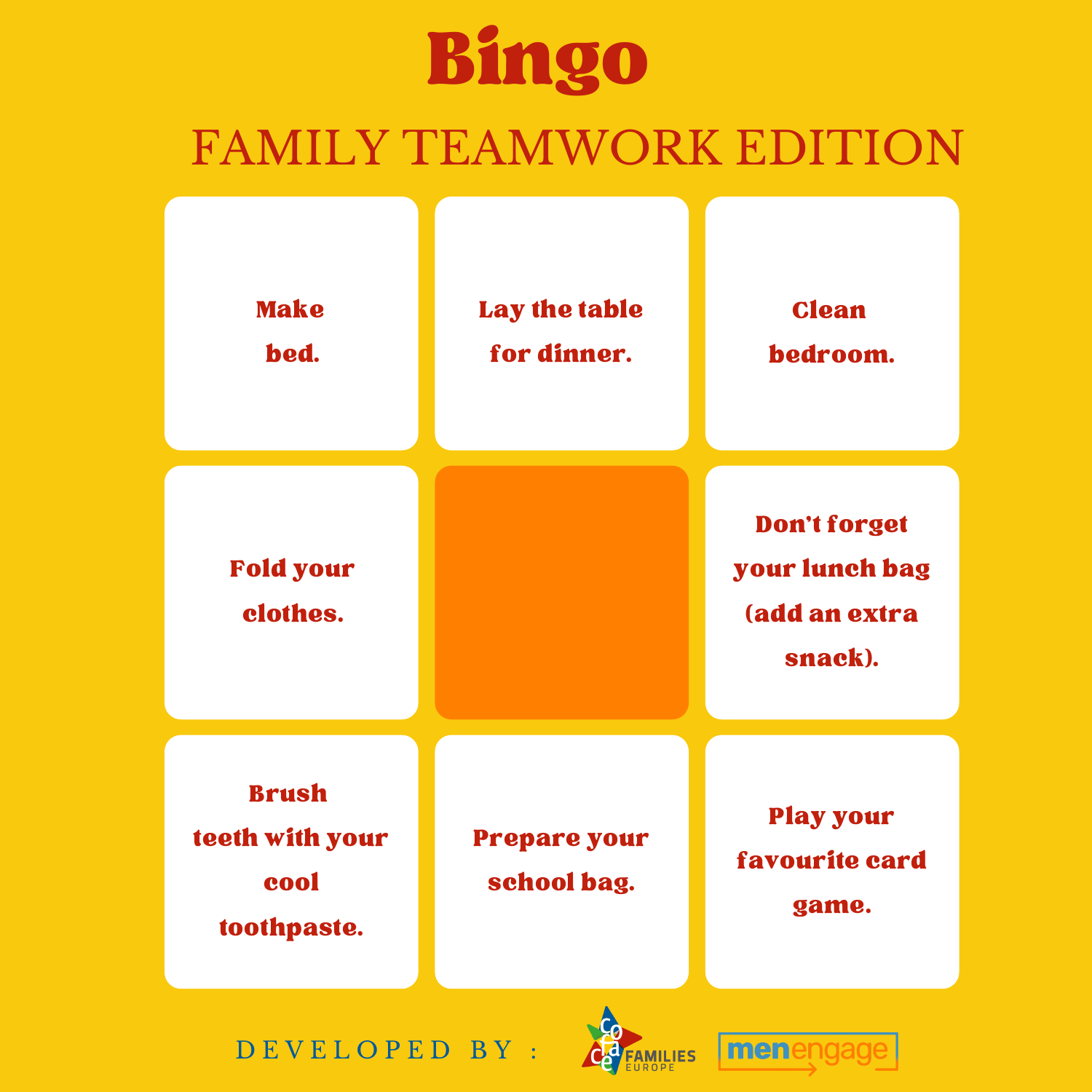### FAMILY TEAMWORK EDITION



#### DEVELOPED BY :



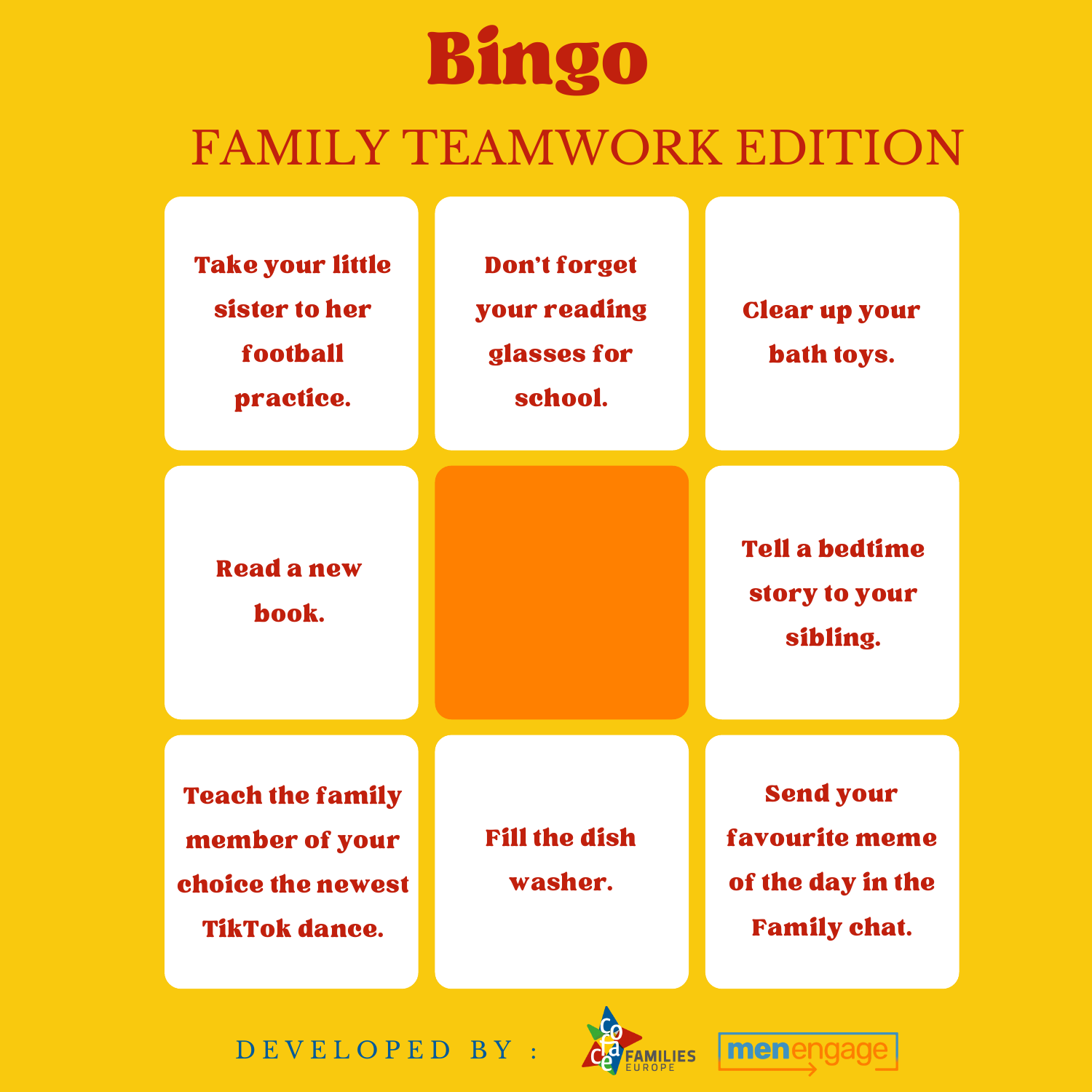### FAMILY TEAMWORK EDITION



DEVELOPED BY :



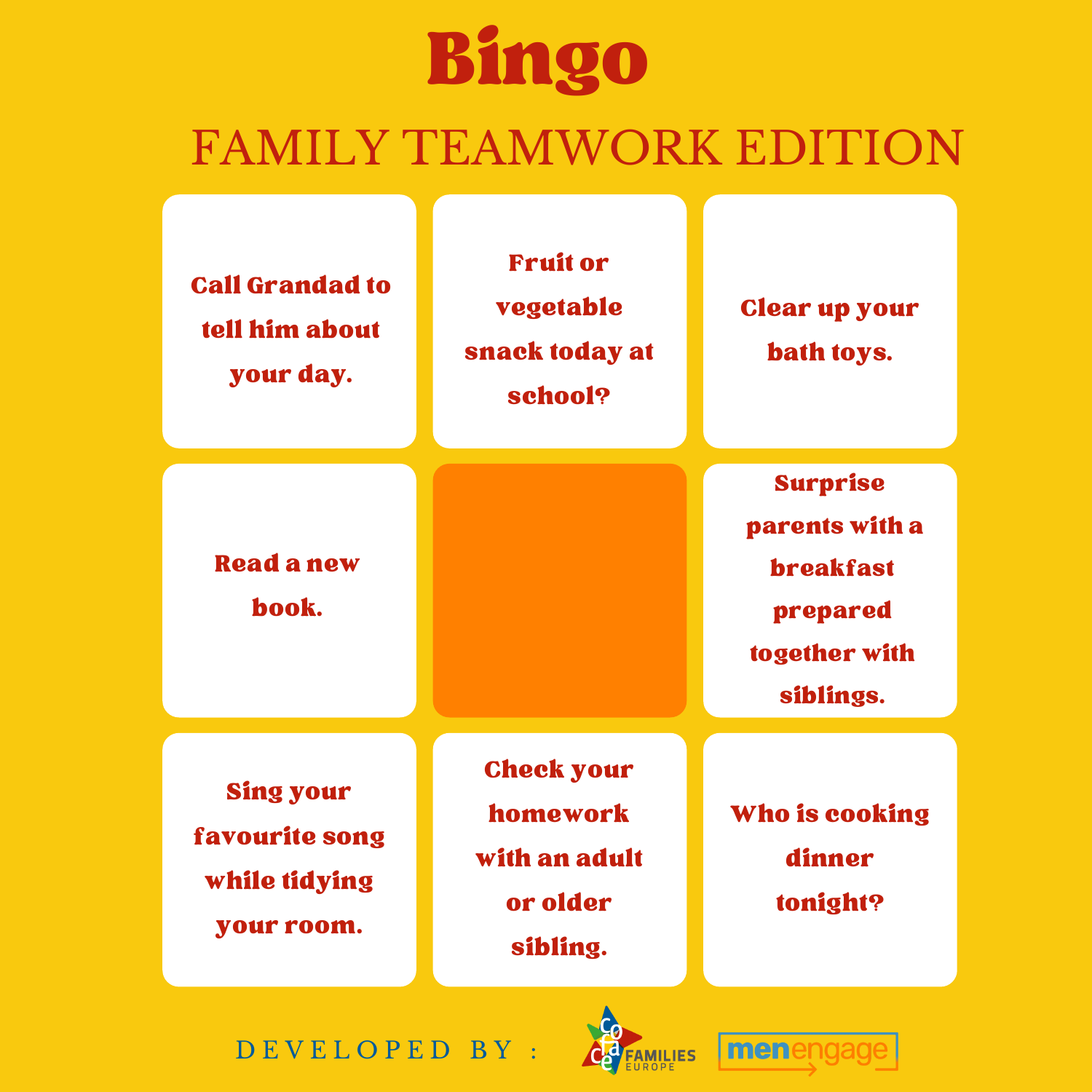

# **FAMILY CARERS**



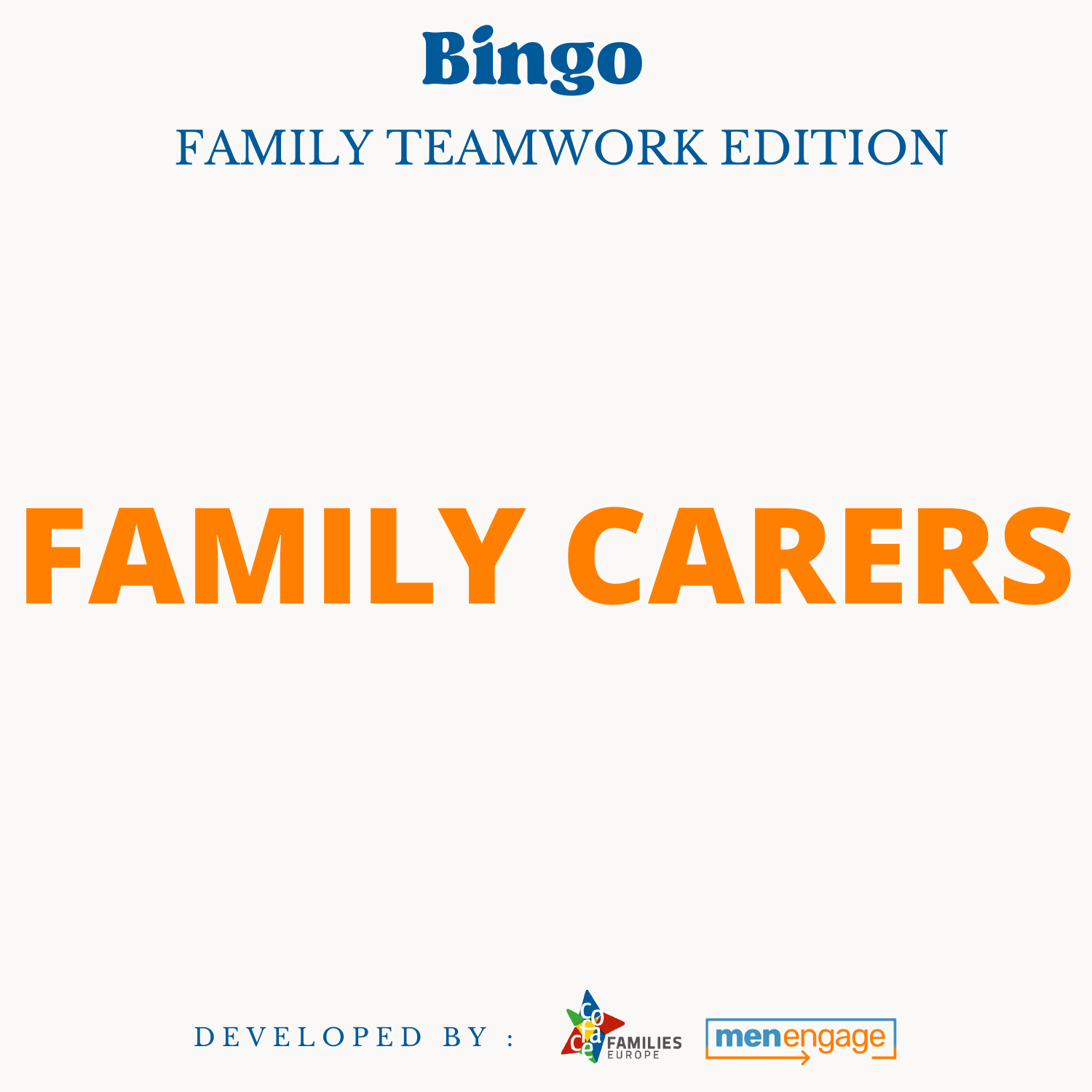### FAMILY TEAMWORK EDITION





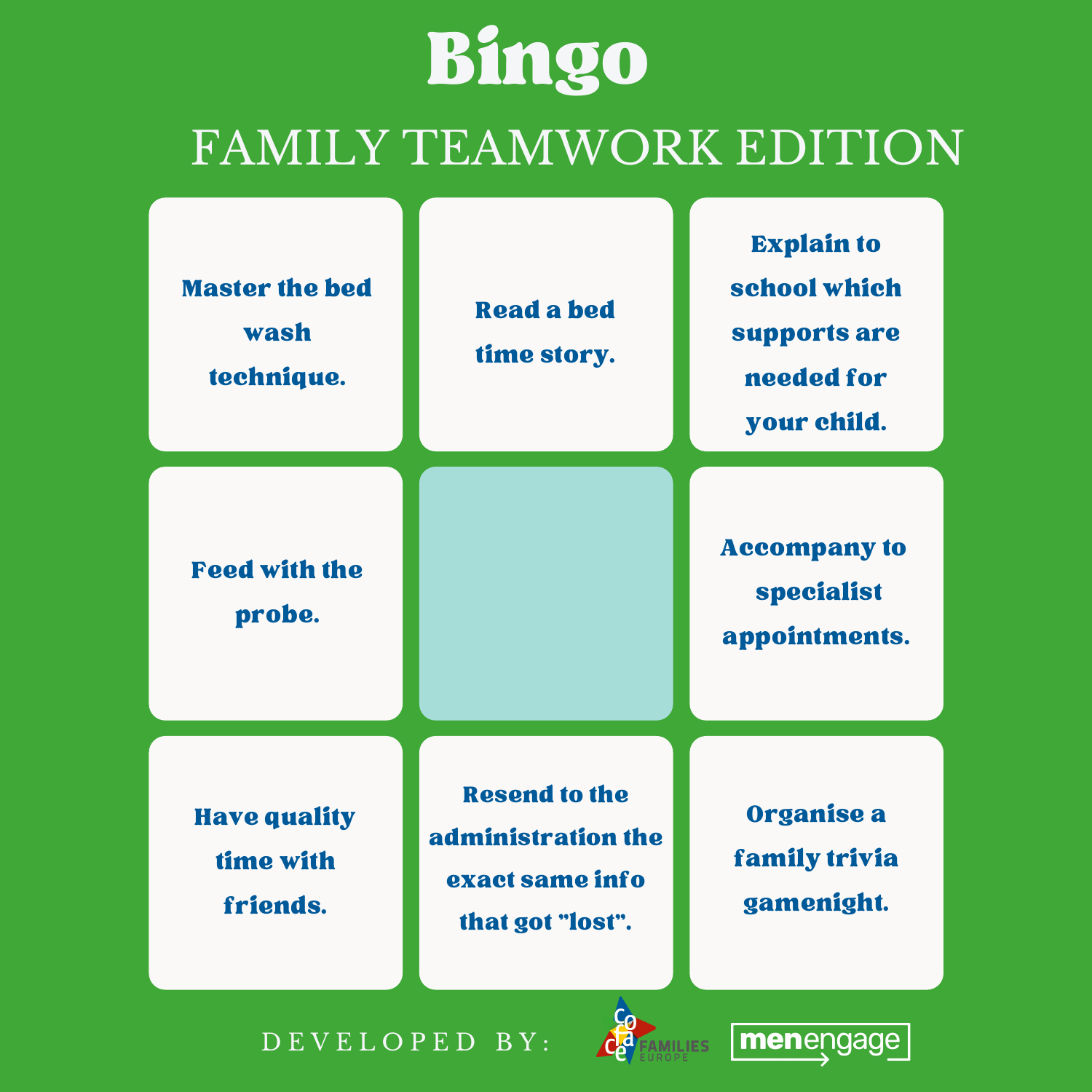### FAMILY TEAMWORK EDITION





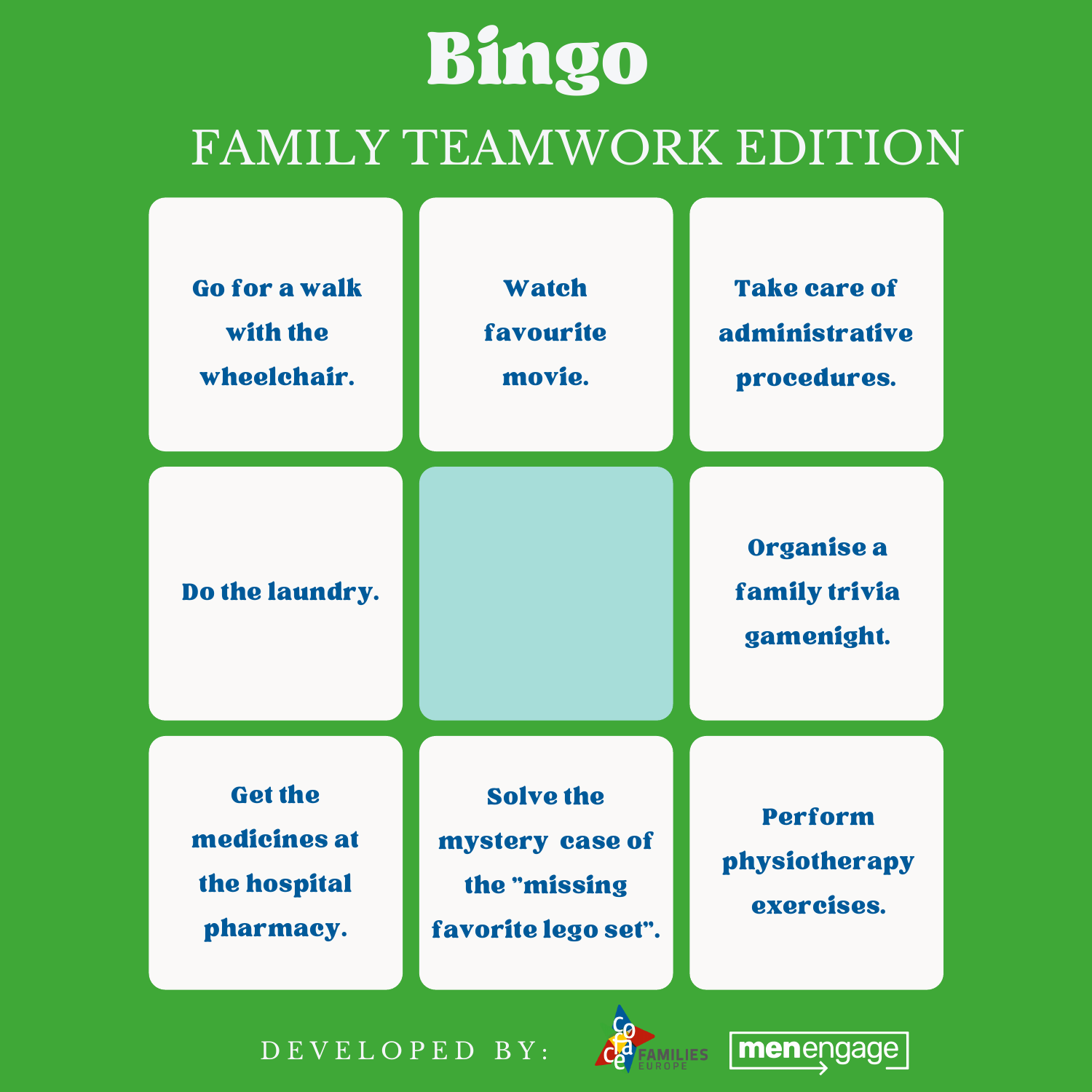### FAMILY TEAMWORK EDITION



D E V E L O P E D B Y :



menengage